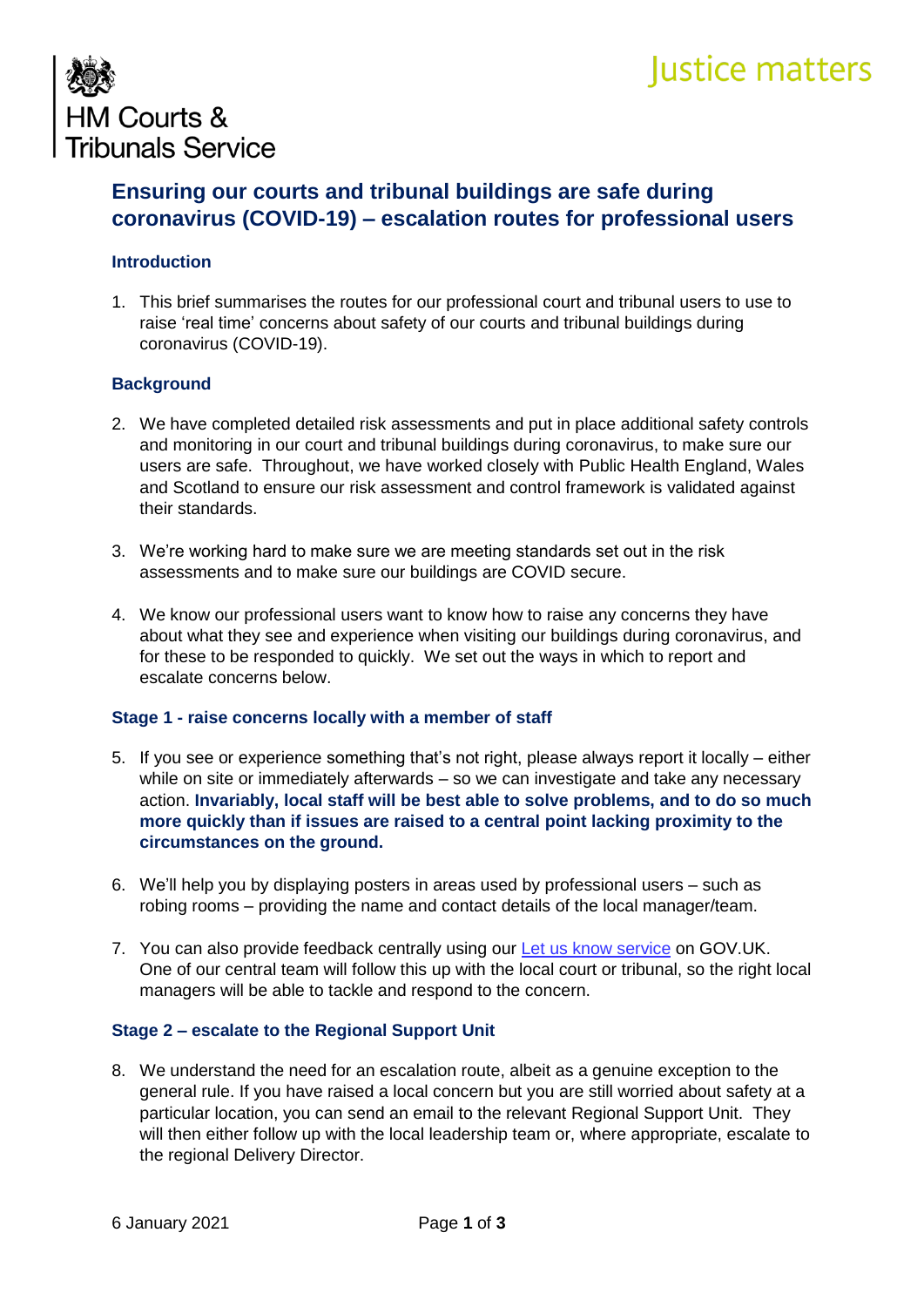- 9. To help us deal with your concern quickly and understand the need for escalation:
	- give your email the descriptive title, "COVID safety: [court or tribunal building]"
	- explain what the issue is
	- tell us when you saw it or experienced it
	- explain who you spoke to first, and why you feel the response was not adequate.
- 10. You can contact each region by emailing:

| <b>Region</b>                  | <b>Email address</b>                       |
|--------------------------------|--------------------------------------------|
| London                         | LondonSafetySecurity@justice.gov.uk        |
| <b>Royal Courts of Justice</b> | directorrcig@Justice.gov.uk                |
| South East                     | SouthEastRSU@justice.gov.uk                |
| South West                     | SWRegionSupport@justice.gov.uk             |
| Midlands                       | MidlandsSafetyandSecurity@justice.gov.uk   |
| North East                     | NERSU@justice.gov.uk                       |
| North West                     | NWSilverCommand@justice.gov.uk             |
| Scotland                       | scotlandaccommodation@justice.gov.uk       |
| Wales                          | HMCTSWalesHealth_and_Safety@justice.gov.uk |

11. We'll look at the issues you have raised and get back to you as quickly as we can. Usually this will be within one working day. If we need longer - or to do a detailed investigation - we'll let you know.

# **Alternative route**

12. If your concerns go wider than an individual court or tribunal building, you may like to let your professional organisation know, so that the matters can be taken up in their regular conversations with our senior leadership team.

# **If you want to complain**

13. You can make a formal complaint using our [online form,](mailto:https://www.gov.uk/government/organisations/hm-courts-and-tribunals-service/about/complaints-procedure) by speaking, phoning, emailing or writing to the local court or tribunal. You will normally receive a response within 10 working days.